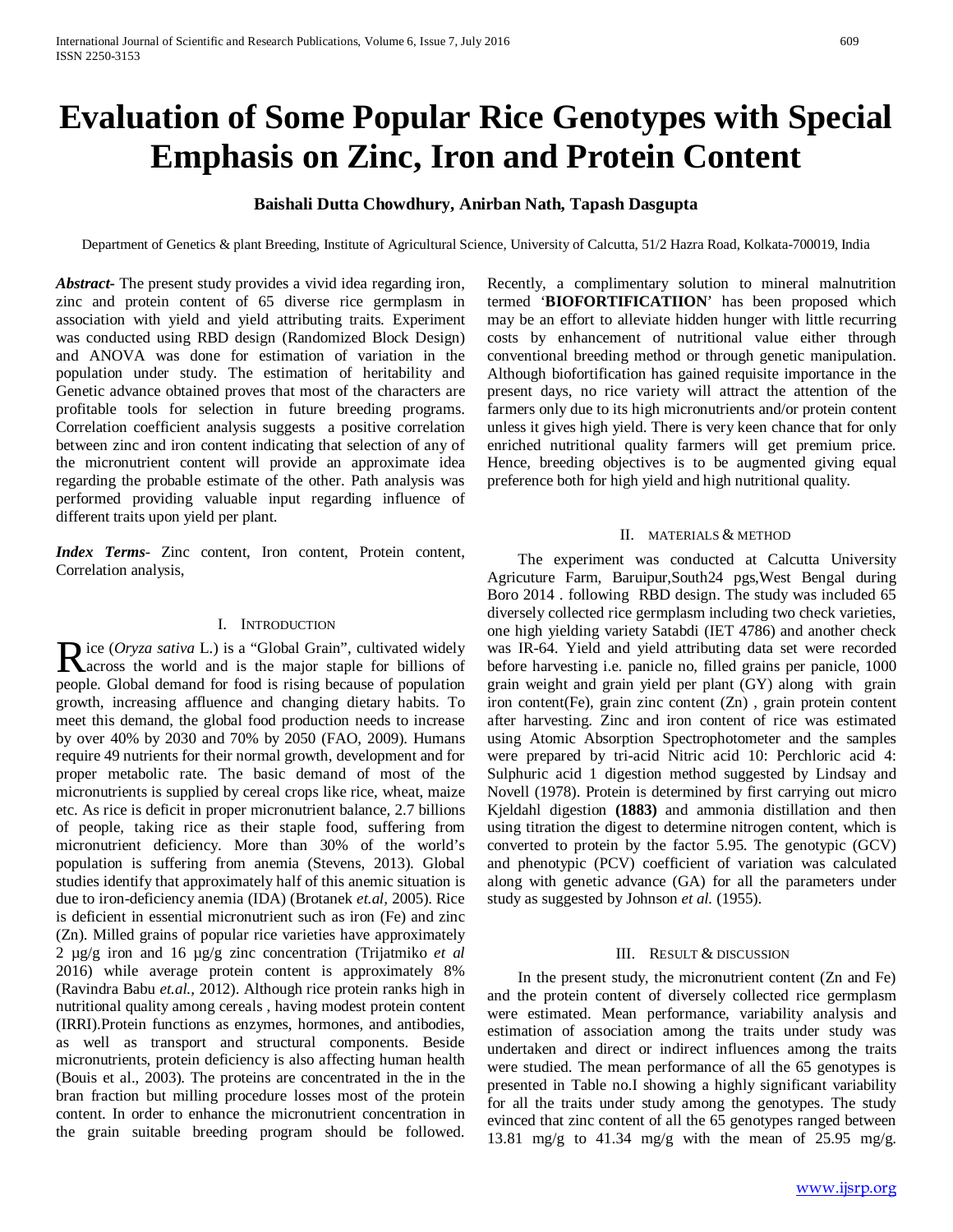Maximum Zn content was observed for the check variety satabdi followed by Azucena (40.9 mg/g) and Kalapahar (33.70 mg/g) whereas minimum Zn content was recorded for the genotype Rathuwee. Grain iron content was also recorded for all the 65 genotypes. The range observed for this trait is 9.31 mg/g to 23.71 mg/g. Maximum iron content was found in variety IR-1552 followed by Khittish (21.76 mg/g) and Azucena (21.66 mg/g) and minimum Fe content was recorded for the genotype IR-5882-23-1-3-1. The mean value calculated for iron content was recorded to be 13.46 mg/g. Previous study indicated that Japonica varieties had higher Fe content than the Indica rice variety (Cheng.*et.al,* 2009), similar observations were also observed in the present study.Grain Protein Content analyzed using Kjeldhal Method showed a range between 3.47% to 10.69%. Maximum protein content was observed for the Japonica variety Tondok (10.69%) followed by Peh-Kuh (9.30%) and Carolina Gold Selection (8.66%) and minimum protein content was observed for Poroma Ahu (3.47%).

 Analysis of Variance (ANOVA) suggested that a considerable variation was present among the 65 genotypes with respect to 8 traits at 0.01% level of significance. In case of the agromorphic traits a considerable difference was observed between PCV and GCV suggesting that environment has enough impact upon the traits. A higher estimate of heritability along with GA was observed in all the traits except for zinc and protein content along with no. of panicles/plant. Thus for such traits selection can be profitable since the characters are governed by additive gene action. In other cases selection may prove to be quite difficult since non additive gene actions are responsible.

 A significantly positive correlation (0.729G, 0.710P) between grain zinc content and iron content was observed which are in accordance with Stangoulis *et al.,* 2007, Jeom Ho et al. 2008. While for protein content both the micronutrient traits are negatively correlated but the correlation is not significant at all which may conclude that zinc and iron content did not affect protein content and that may indicate that enhancement of micronutrient content does not approve the enhancement of protein percent in rice grain. Grain yield has a positively significant correlation with different yield attributing traits i.e. with 1000 grain weight (0.900 G, 0.840 P), filled grains per panicle (0.888 G, 0.845 P), panicle length (0.774 G, 0.711 P) and panicle per plant (0.728 G, 0.700 P).

 Zinc content and grain yield per plant has non significantly negative correlation between themselves, where  $r = -0.129(G)$ , and  $r = -0.173$ . Assessment of the relationship between grain yield and zinc concentration using linear regression proved that there was a negative correlation between the traits (Fig.1). Similarly, for iron content and yield per plant a non-significant negative correlation was observed between themselves, where r= -0.123(G), and r= -0.200. Assessment of the relationship between grain yield and iron concentration using linear regression proved that there was a negative correlation between the traits (Fig 2).

 The relationship between grain micronutrient content and grain yield with other yield attributing traits also may show a positive or negative association but this analysis reveals the net result of direct effect of the particular trait and indirect effect via other traits and also indicates the cause and effect relationship between yield and their related traits. The experiment evinced high positive direct effect for 1000 grain weight (0.634) and no. of filled grains per panicle (0.674) as well panicle per plant (0.464) and panicle length (0.482); both the traits are yield attributing traits. But considering the zinc concentration the direct effect showed a negative association (-0.136). Similarly, a negative association was also observed for iron content. Iron content is direct negative association towards yield (-0.145). Grain iron content and grain zinc content showed negative to low indirect effects on grain yield via other characters. For iron content also negative to low indirect effects showed on grain yield via other characters. Both the micronutrients have negative indirect effect via protein content towards yield parameters but a moderate direct effect for protein content was observed toward grain yield. Similar report was also established by Nagesh et.al. (2012). This analysis also established that selection for enhancement of the grain yield and micronutrient enrichment could be executed separately but simultaneously. The residual effect determines how best the casual factors responsible for the variability of the dependent factor, i.e. the yield. The experiment reveals residual effect 0.43; explain about 76% of the variability in the yield.

### IV. CONCLUSION

 The present investigation sheds a light upon the status of a group of rice genotypes of diverse origin in terms of their micronutrient and protein content along with yield attributing traits. A vivid idea regarding the levels of iron zinc and protein content along with yield among the 65 rice genotypes was obtained and it could be concluded that genotypes like Dudheswar, Kalapahar, IR-1552 and Black gora performed better than or at par with check varieties like Satabdi and IR64. For protein content, genotypes Tondok, Peh-kuh and Carolina Gold (Selection) performed better than both the check varieties and also showed a considerably yield per plant. The study also provided valuable information regarding the association between the traits under investigation. It was observed that zinc and iron content has a positive significant correlation between them suggesting that selection of one can automatically suggest a higher estimation of the other. This provides a very subtle idea that the levels of both the micronutrient for a specific genotype may be dependent upon the mechanisms responsible for their uptake. Thus future studies aiming at understanding the above mentioned relation can be undertaken.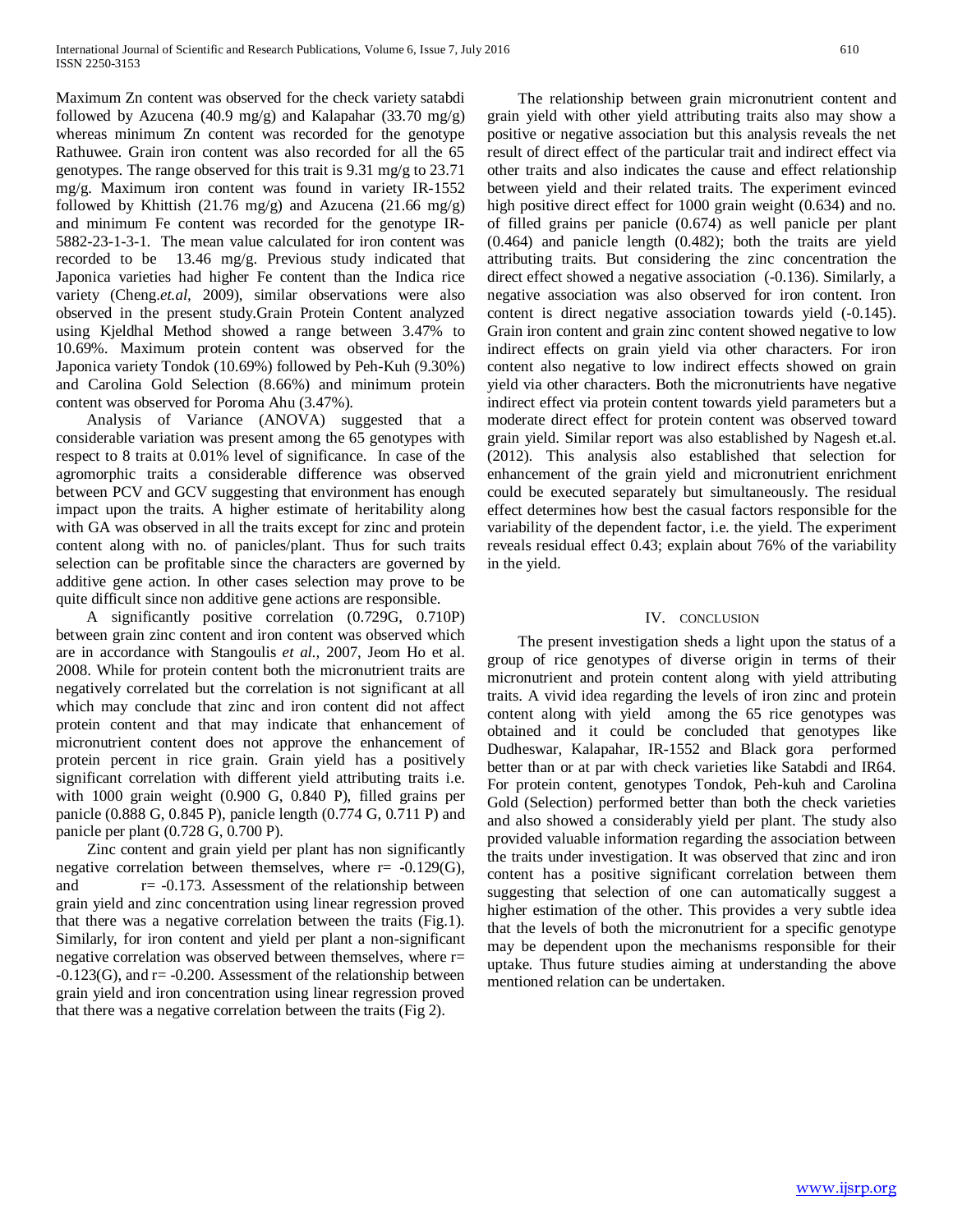

**Figure 1: Relationship between grain zinc content and grain yield/plant**



**Figure 2: Relationship between grain iron content and grain yield/plant**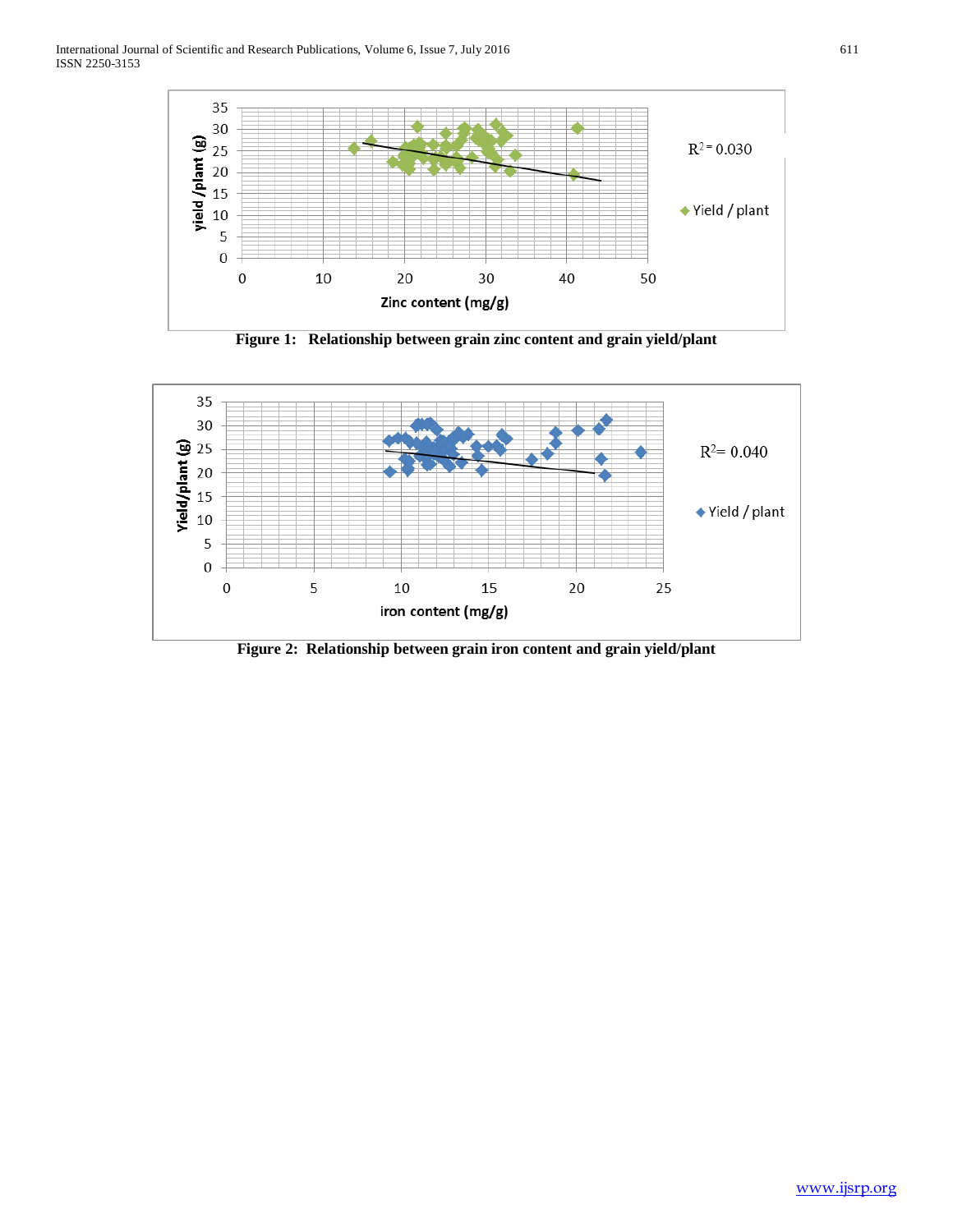# Table no: I Mean Performance of 65 genotypes for zinc, iron and protein content along with yield and yield related parameters

| SI              |                        |              |                    |              | No. of         | Panicle     |                |            |               |
|-----------------|------------------------|--------------|--------------------|--------------|----------------|-------------|----------------|------------|---------------|
| No              |                        | Zinc content | Iron               | Protein      | panicles/plant | length (cm) | Filled         | 1000grain  | Yield / plant |
|                 | <b>Genotypes</b>       | (mg/g)       | content(mg/g)      | $content$ %) |                |             | Grains/panicle | weight (g) | (g)           |
|                 | Surjamukhi             | 20.63        | 10.41              | 7.45         | 9.33           | 29.10       | 182.33         | 19.07      | 20.57         |
| $\overline{2}$  | IR68144-2B-2-2-3-1-127 | 29.96        | 12.28              | 6.72         | 9.67           | 28.43       | 146.00         | 18.93      | 26.91         |
| 3               | IR5882-23-1-3-1        | 21.82        | 9.31               | 6.57         | 13.33          | 24.53       | 134.67         | 23.80      | 26.74         |
| $\overline{4}$  | Daya                   | 23.85        | 12.12              | 7.73         | 12.33          | 28.23       | 228.33         | 16.37      | 23.34         |
| 5               | Patharea               | 19.84        | 11.50              | 5.41         | 10.67          | 28.00       | 134.33         | 18.27      | 21.62         |
| 6               | Nipponbare             | 25.2         | 15.00              | 6.91         | 8.67           | 23.13       | 123.00         | 22.17      | 25.55         |
| $\tau$          | IR 64                  | 30.75        | 9.85               | 7.26         | 11.33          | 27.83       | 141.00         | 22.07      | 27.29         |
| 8               | CN1646-2               | 26.43        | 18.83              | 6.28         | 8.67           | 28.50       | 171.67         | 15.63      | 26.27         |
| 9               | IR 68144-120           | 29.48        | 13.86              | 6.80         | 12.33          | 29.53       | 165.33         | 18.43      | 28.12         |
| 10              | <b>IR 50</b>           | 24.47        | 11.24              | 5.39         | 11.67          | 26.40       | 144.00         | 21.23      | 23.55         |
| 11              | Ratna                  | 21.05        | 12.39              | 6.53         | 11.67          | 28.53       | 185.67         | 19.57      | 24.94         |
| 12              | IR-36                  | 21.21        | 11.46              | 7.50         | 10.67          | 26.73       | 143.00         | 18.67      | 26.33         |
| $\overline{13}$ | <b>ARC 10086</b>       | 21.06        | 11.90              | 8.51         | 10.33          | 26.20       | 121.67         | 26.67      | 25.34         |
| 14              | Peh-kuh                | 26.48        | 12.47              | 9.30         | 11.00          | 27.73       | 144.67         | 22.40      | 26.08         |
| 15              | PSRBC-68               | 33.08        | 9.37               | 5.29         | 16.00          | 24.00       | 161.67         | 15.70      | 20.25         |
| 16              | BR-714-35              | 27.33        | 11.22              | 7.86         | 14.00          | 21.13       | 129.33         | 20.37      | 30.20         |
| 17              | CN 915                 | 21.08        | 12.86              | 7.38         | 12.33          | 23.10       | 116.33         | 20.93      | 25.18         |
| $\overline{18}$ | <b>PNR 519</b>         | 26.88        | 10.39              | 6.56         | 11.00          | 28.33       | 170.67         | 15.93      | 21.05         |
| $\overline{19}$ | Dular                  | 31.99        | 10.26              | 8.54         | 14.00          | 29.03       | 144.67         | 22.83      | 27.35         |
| 20              | Kashalath              | 31.27        | 12.76              | 7.61         | 10.33          | 26.00       | 191.67         | 16.90      | 21.30         |
| 21              | CN 1646-1              | 30.33        | 11.94              | 8.28         | 13.67          | 28.70       | 210.00         | 21.23      | 24.58         |
| 22              | Deokjeokjodo           | 25.15        | 11.66              | 6.24         | 11.33          | 25.50       | 215.00         | 17.60      | 21.73         |
| 23              | Tequing                | 29.55        | 16.01              | 6.25         | 9.00           | 21.37       | 152.00         | 23.57      | 27.22         |
| $\overline{24}$ | JALDI 6                | 25.15        | 12.07              | 8.16         | 10.67          | 24.40       | 113.00         | 26.50      | 29.03         |
| 25              | Rathuwee               | 13.81        | 11.19              | 6.27         | 14.00          | 28.77       | 237.00         | 21.03      | 25.60         |
| $\overline{26}$ | JALDI 13               | 27.12        | 12.93              | 6.80         | 12.33          | 23.37       | 104.33         | 20.33      | 27.37         |
| $\overline{27}$ | Krishna-Hamsha         | 26.68        | 10.20              | 6.11         | 12.00          | 25.57       | 148.33         | 18.33      | 22.85         |
| $\overline{28}$ | $IA-1$                 | 27.34        | 20.11              | 3.75         | 10.00          | 29.27       | 152.67         | 16.80      | 28.93         |
| $\overline{29}$ | Naveen                 | 21.84        | 15.47              | 8.44         | 12.67          | 26.03       | 176.67         | 19.83      | 25.77         |
| 30              | Oryzicallonos-5        | 23.59        | 10.51              | 6.25         | 11.33          | 27.57       | 182.33         | 20.40      | 26.37         |
| $\overline{31}$ | $\overline{A-2}$       | 32.11        | $\overline{21.33}$ | 7.06         | 7.00           | 24.77       | 104.33         | 14.87      | 29.30         |

[www.ijsrp.org](http://ijsrp.org/)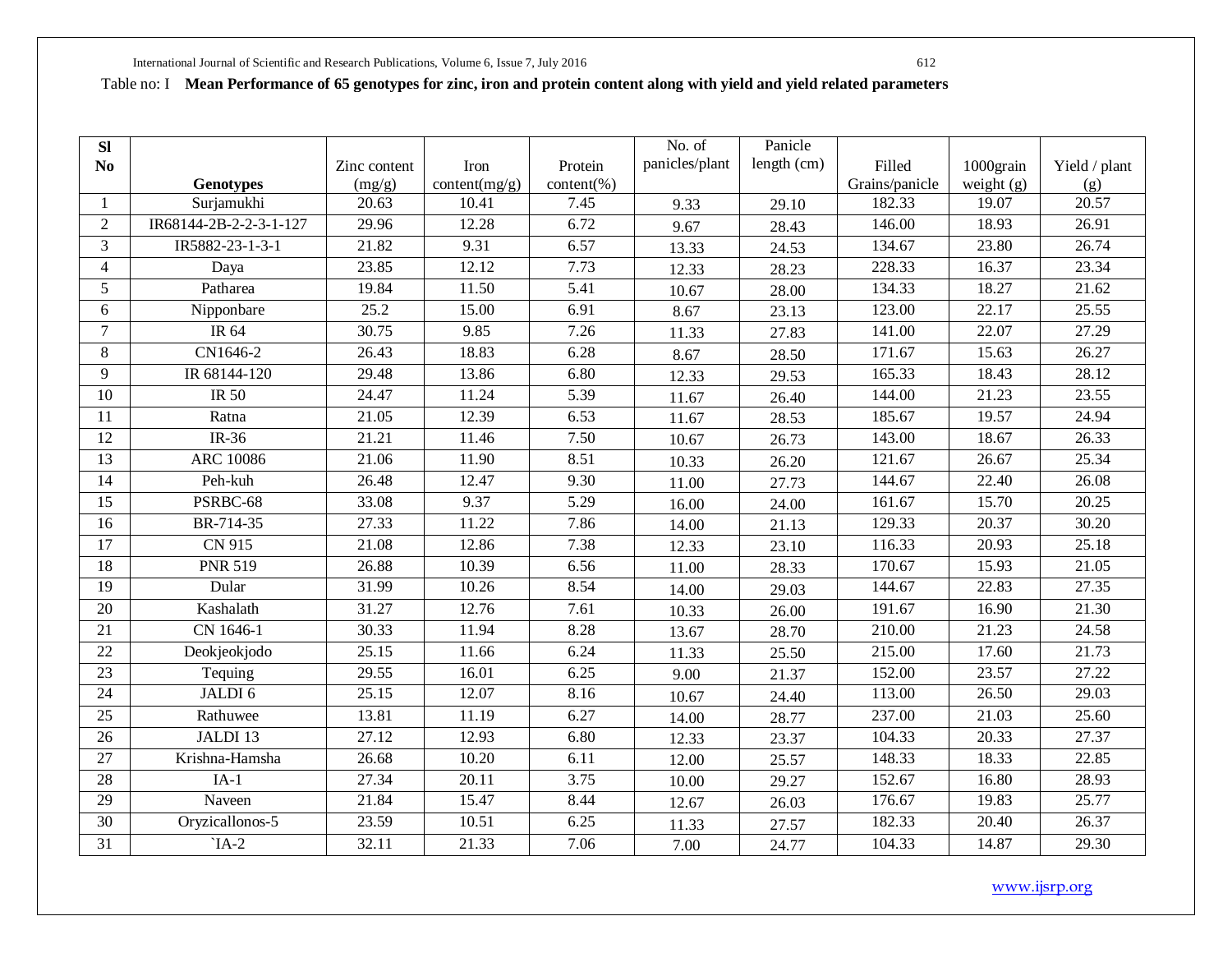### International Journal of Scientific and Research Publications, Volume 6, Issue 7, July 2016 613 ISSN 2250-3153

| 32              | Assamlaya            | 26.42             | 12.30 | 5.14  | 11.00 | 23.40 | 132.00 | 21.50 | 26.27 |
|-----------------|----------------------|-------------------|-------|-------|-------|-------|--------|-------|-------|
| 33              | Carolina gold sel    | 21.68             | 11.67 | 8.66  | 19.00 | 23.07 | 117.33 | 22.57 | 30.50 |
| 34              | Kalapahar            | 33.70             | 18.36 | 6.25  | 14.33 | 24.57 | 134.33 | 20.73 | 23.97 |
| $\overline{35}$ | Gerdeh               | 21.24             | 13.00 | 6.52  | 13.67 | 27.20 | 142.33 | 21.07 | 23.83 |
| 36              | Doble carolina       | 22.12             | 12.46 | 6.25  | 9.00  | 26.93 | 145.33 | 23.77 | 26.57 |
| 37              | Dudheswar            | 31.47             | 21.43 | 5.54  | 15.33 | 23.63 | 149.67 | 16.50 | 22.87 |
| 38              | Kharbela             | 25.16             | 12.50 | 4.72  | 13.00 | 26.21 | 174.33 | 20.63 | 22.60 |
| 39              | Lemont               | 28.86             | 15.78 | 6.10  | 13.00 | 26.17 | 145.00 | 23.57 | 27.90 |
| 40              | IR-1552              | 30.64             | 23.71 | 8.08  | 15.67 | 23.37 | 133.33 | 19.50 | 24.40 |
| 41              | Trembese             | 29.17             | 13.53 | 7.76  | 14.67 | 23.47 | 125.33 | 22.53 | 27.43 |
| 42              | Badami               | 21.13             | 15.68 | 6.94  | 14.67 | 27.47 | 193.67 | 20.33 | 24.77 |
| 43              | <b>PNR 546</b>       | 27.58             | 10.97 | 7.78  | 12.33 | 22.80 | 155.67 | 20.23 | 30.23 |
| 44              | <b>MTU 1010</b>      | 23.47             | 11.38 | 5.48  | 8.33  | 24.00 | 141.67 | 21.60 | 23.13 |
| 45              | BonAhu               | 26.47             | 11.51 | 7.53  | 10.00 | 22.17 | 103.33 | 23.00 | 23.50 |
| 46              | Khittish             | 31.32             | 21.76 | 6.40  | 16.00 | 25.40 | 140.00 | 19.83 | 31.17 |
| 47              | Black gora           | 32.65             | 18.86 | 4.58  | 16.00 | 26.37 | 130.67 | 24.27 | 28.47 |
| 48              | Satabdi              | 41.34             | 11.48 | 5.28  | 12.67 | 24.13 | 136.33 | 16.30 | 30.23 |
| 49              | Padmini              | 30.4              | 12.66 | 5.44  | 13.00 | 29.27 | 144.00 | 21.30 | 25.47 |
| 50              | Triguna              | 20.06             | 11.87 | 6.14  | 13.33 | 22.73 | 141.33 | 21.13 | 24.07 |
| $\overline{51}$ | CO <sub>39</sub>     | 26.25             | 17.48 | 5.11  | 9.67  | 25.10 | 119.00 | 19.63 | 22.77 |
| 52              | I-Zeo-Tze            | 15.99             | 13.10 | 6.48  | 11.00 | 23.87 | 126.00 | 24.00 | 27.23 |
| 53              | Paroma ahu           | 28.37             | 14.39 | 3.47  | 8.33  | 29.57 | 165.67 | 17.63 | 23.47 |
| 54              | <b>IET 20144</b>     | 25.15             | 10.89 | 7.18  | 10.67 | 27.33 | 101.67 | 18.90 | 26.23 |
| $\overline{55}$ | Phudugey             | 23.66             | 14.62 | 6.82  | 9.00  | 26.17 | 122.00 | 17.50 | 20.60 |
| 56              | Kalinga <sub>2</sub> | 29.1              | 10.87 | 5.57  | 12.67 | 26.40 | 113.00 | 19.50 | 29.83 |
| 57              | Azucena              | 40.9              | 21.66 | 6.53  | 9.33  | 25.83 | 134.67 | 21.97 | 19.37 |
| 58              | ARC 10372            | 22.15             | 12.44 | 7.11  | 12.67 | 26.37 | 100.67 | 22.70 | 24.63 |
| $\overline{59}$ | Tchibanga            | 20.66             | 11.53 | 6.96  | 10.00 | 23.27 | 177.33 | 22.17 | 25.30 |
| $\overline{60}$ | Tondok               | 19.99             | 11.07 | 10.69 | 9.67  | 24.30 | 114.00 | 17.93 | 23.57 |
| 61              | Asse Y Pung          | $\overline{20.6}$ | 13.47 | 4.72  | 12.00 | 29.03 | 125.33 | 13.87 | 22.11 |
| 62              | Khanika              | 20.19             | 14.30 | 4.42  | 10.33 | 27.17 | 142.33 | 17.97 | 25.67 |
| 63              | Pravat               | 29.85             | 13.29 | 8.46  | 11.67 | 25.10 | 106.33 | 19.03 | 28.43 |
| 64              | Cenit                | 18.65             | 10.47 | 6.80  | 10.33 | 28.03 | 114.33 | 16.60 | 22.37 |
| 65              | Zhenshan-2           | 22.39             | 12.32 | 4.75  | 8.00  | 27.97 | 146.33 | 19.73 | 23.23 |

[www.ijsrp.org](http://ijsrp.org/)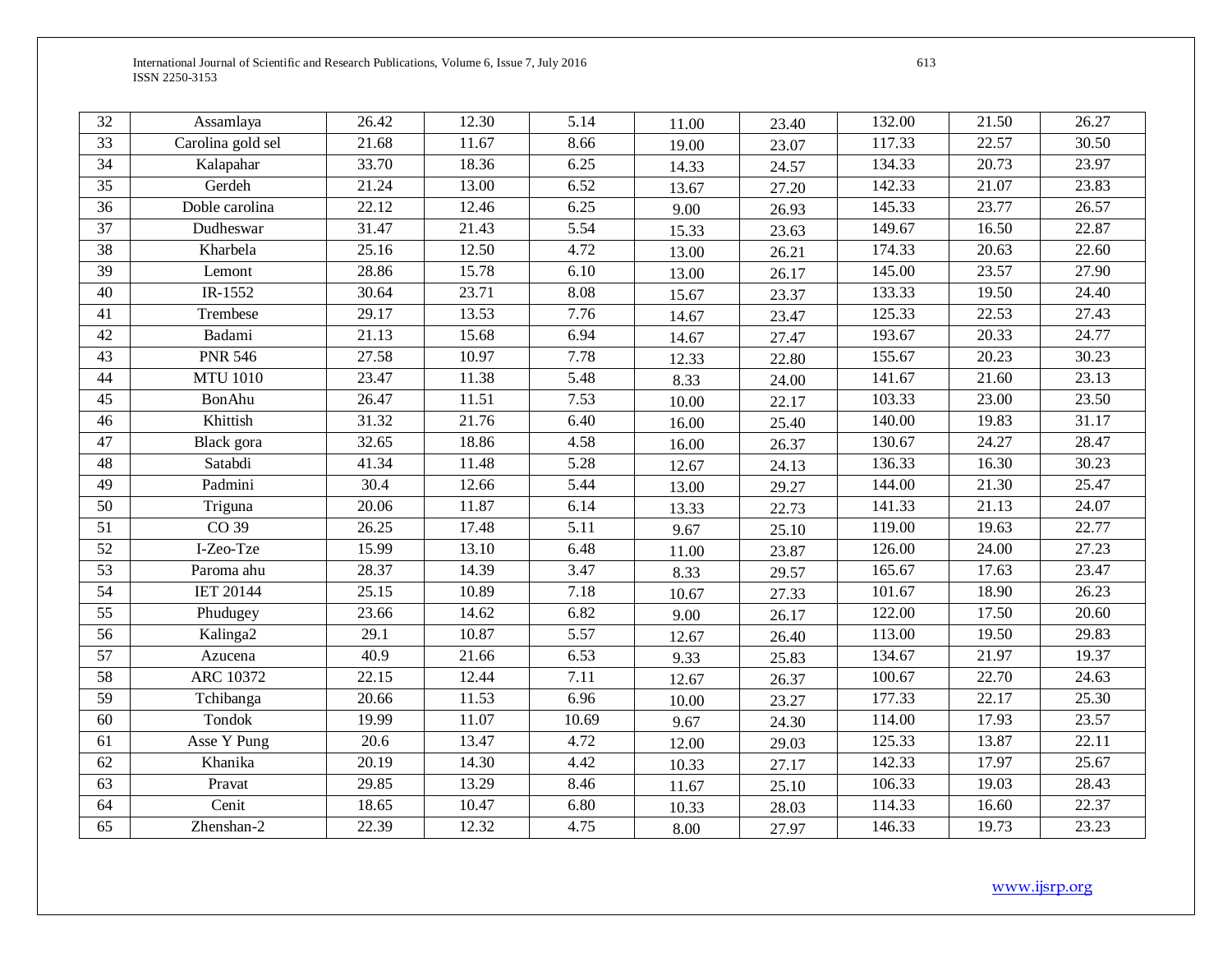International Journal of Scientific and Research Publications, Volume 6, Issue 7, July 2016 614 ISSN 2250-3153

| Mean   | 25.93       | 13.46      | 6.62       | 11.80          | 25.96           | 145.69     | 20.09           | 25.37           |
|--------|-------------|------------|------------|----------------|-----------------|------------|-----------------|-----------------|
| Range  | 13.81-41.34 | 9.31-23.71 | 3.47-10.69 | $6.33 - 19.00$ | $21.13 - 29.57$ | 100.67-237 | $15.20 - 26.67$ | $19.37 - 31.17$ |
| CD(5%) | 4.94        | 2.47       | 1.40       | 3.00           | 2.49            | 5.88       | 3.73            | 2.79            |
| CD(1%) | 6.49        | 3.25       | 1.85       | 3.43           | 3.10            | 6.27       | 4.17            | 3.84            |

| Table no: II Analysis of variance (ANOVA) for the yield and yield attributing traits |  |  |  |  |  |
|--------------------------------------------------------------------------------------|--|--|--|--|--|
|--------------------------------------------------------------------------------------|--|--|--|--|--|

| source      | Df  | MEAN SUM OF SQUARES |              |               |                |                |                      |                |             |  |  |
|-------------|-----|---------------------|--------------|---------------|----------------|----------------|----------------------|----------------|-------------|--|--|
|             |     | Zinc content        | fron content | Protein       | No. of         | Panicle length | Filled grain/panicle | $1000$ seed wt | Yield/plant |  |  |
|             |     |                     |              | content       | panicles/plant |                |                      |                |             |  |  |
| Variety     | 64  | 395.25**            | 18.88**      | $25.12**$     | 16.27          | $3.37**$       | $2.80**$             | $2.21**$       | 3.39**      |  |  |
| Replication |     | 3.68                | 9.34         | 4.15          | 3.85           | 14.76          | 29.24                | 70.05          | 18.88       |  |  |
| Error       | 128 | 6.34                | 1.37         | $5.5^{\circ}$ | 1.50           | 2.69           | 3.79                 | 4.48           | 6.65        |  |  |

[www.ijsrp.org](http://ijsrp.org/)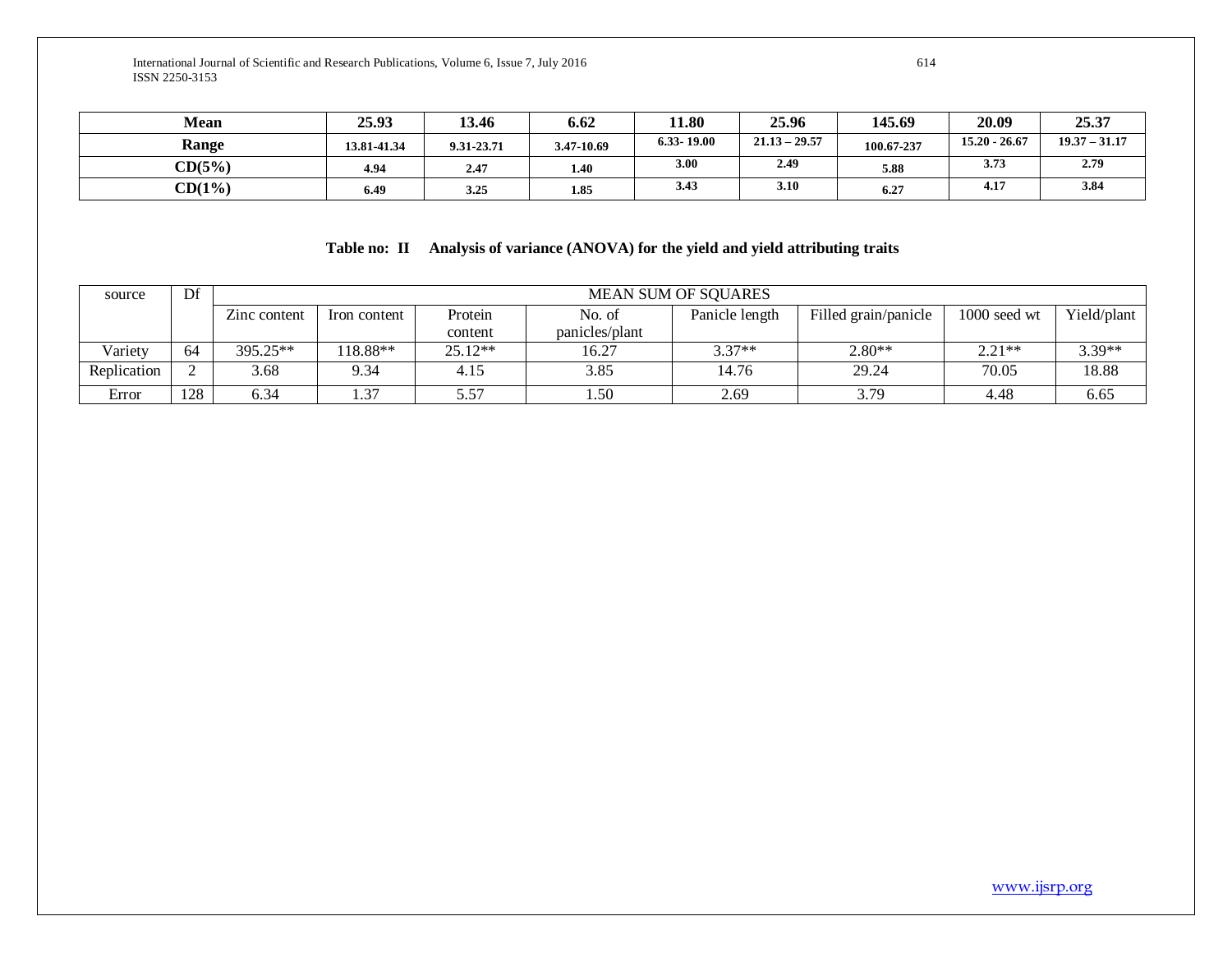|               |                             | <b>Traits</b>         | <b>GCV</b> | <b>PCV</b> | Heritability $(h\%)$ | Genetic        |
|---------------|-----------------------------|-----------------------|------------|------------|----------------------|----------------|
|               |                             |                       |            |            |                      | <b>Advance</b> |
| Table no. III | <b>Estimates of genetic</b> | Zinc content          | 19.67      | 23.02      | 73.12                | 5.36           |
|               | <i>parameters</i>           | Iron content          | 24.55      | 27.12      | 81.92                | 12.46          |
|               |                             | Protein content       | 19.82      | 23.89      | 68.82                | 5.52           |
|               |                             | No. of                | 16.86      | 24.70      | 46.60                | 1.90           |
|               |                             | panicles/plant        |            |            |                      |                |
|               |                             | Panicle length        | 51.11      | 51.95      | 96.79                | 21.03          |
|               |                             | Filled grains/panicle | 20.69      | 21.55      | 92.10                | 15.72          |
|               |                             | 1000 grain weight     | 52.52      | 52.71      | 99.29                | 17.52          |
|               |                             | Yield/plant           | 9.52       | 13.84      | 65.17                | 10.66          |

**Table no: IV. Correlation coefficient for micronutrient content protein content with yield and yield related traits**

|                             |                | Zinc content | <b>Iron content</b> | <b>Protein content</b> | Panicle/plant | Panicle length | <b>Filled</b><br>grains/panicle | 1000 grain<br>weight | yield/plant |
|-----------------------------|----------------|--------------|---------------------|------------------------|---------------|----------------|---------------------------------|----------------------|-------------|
| Zinc content                | G              |              | $0.729*$            | $-0.030$               | 0.187         | $-0.074$       | $-0.121$                        | 0.087                | $-0.129$    |
|                             | D              |              | $0.710*$            | $-0.095$               | 0.166         | 0.092          | 0.021                           | 0.046                | $-0.173$    |
| <b>Iron content</b>         | $\overline{G}$ |              |                     | $-0.163$               | 0.088         | $-0.101$       | $-0.107$                        | $-0.125$             | $-0.123$    |
|                             | D              |              |                     | $-0.065$               | 0.104         | 0.093          | 0.010                           | 0.017                | $-0.200$    |
| <b>Protein content</b>      | G              |              |                     |                        | 0.208         | $-0.168$       | $-0.044$                        | 0.328                | 0.179       |
|                             | P              |              |                     |                        | 0.119         | 0.100          | 0.007                           | 0.325                | 0.152       |
| Panicle/plant               | G              |              |                     |                        |               | 0.156          | 0.323                           | 0.220                | $0.728*$    |
|                             | P              |              |                     |                        |               | 0.095          | 0.245                           | 0.205                | 0.700       |
| Panicle length              | $\overline{G}$ |              |                     |                        |               |                | $0.714*$                        | 0.140                | $0.774*$    |
|                             | D              |              |                     |                        |               |                | 0.667                           | 0.084                | $0.711*$    |
| Filled grains/panicle $ G $ |                |              |                     |                        |               |                |                                 | $-0.208$             | $0.888**$   |
|                             | D              |              |                     |                        |               |                |                                 | $-0.213$             | $0.845**$   |
| 1000 grain weight           | G              |              |                     |                        |               |                |                                 |                      | $0.900**$   |
|                             | D              |              |                     |                        |               |                |                                 |                      | $0.840**$   |
| yield/plant                 | $\overline{G}$ |              |                     |                        |               |                |                                 |                      |             |
|                             | P              |              |                     |                        |               |                |                                 |                      |             |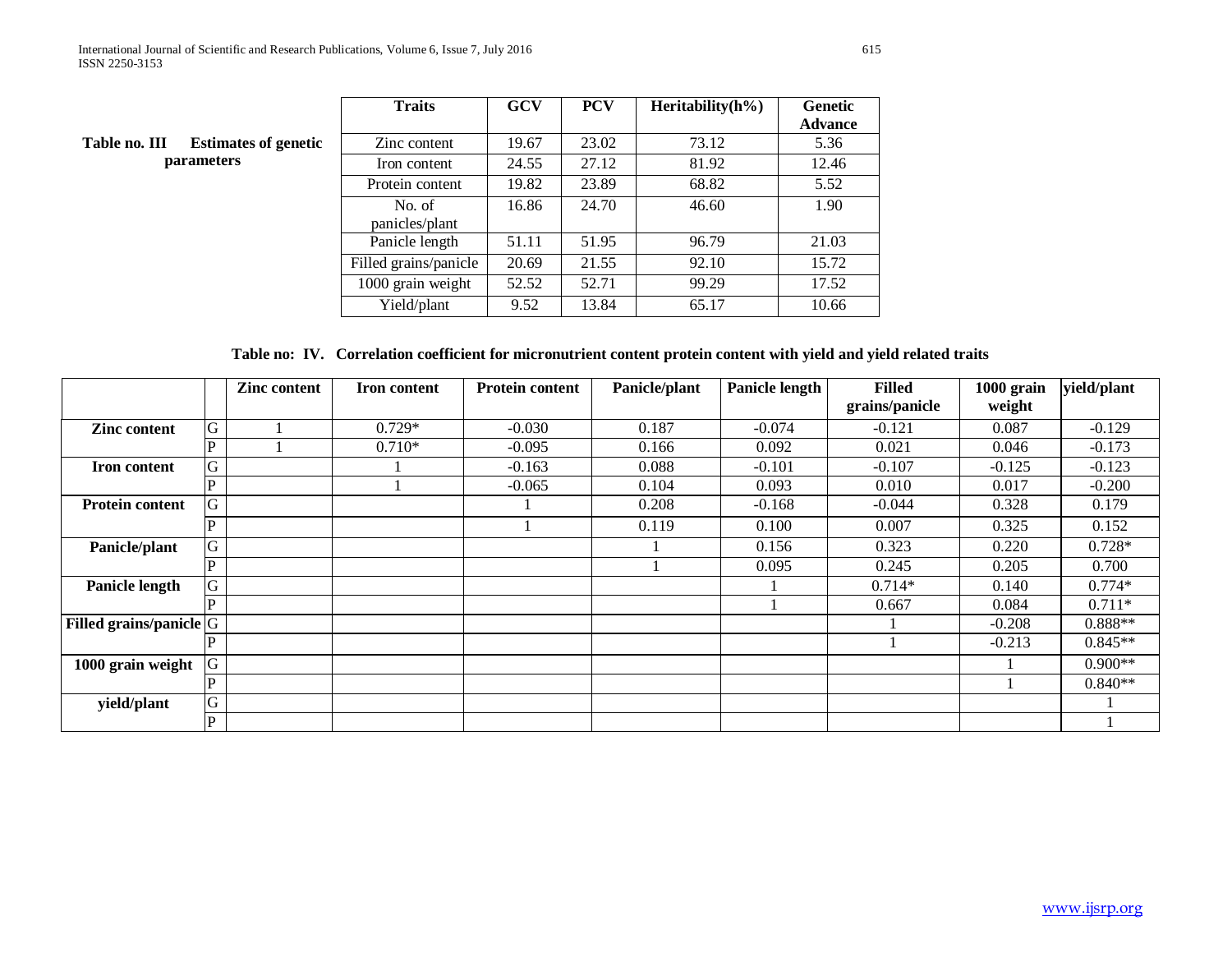## **Table no:V Path coefficient analysis of different traits indicating their direct and indirect effects on grain yield**

|                              |                 | <b>Genotypic Correlation</b> |                    |               |                |                                 |                      |                        |
|------------------------------|-----------------|------------------------------|--------------------|---------------|----------------|---------------------------------|----------------------|------------------------|
|                              | Zinc<br>content | Iron<br>content              | Protein<br>content | Panicle/plant | Panicle length | <b>Filled</b><br>grains/panicle | 1000 grain<br>weight | with grain yield/Plant |
| Zinc content                 | $-0.136$        | 0.056                        | $-0.071$           | 0.081         | $-0.058$       | $-0.064$                        | 0.063                | $-0.129$               |
| <b>Iron content</b>          | 0.06            | $-0.158$                     | $-0.037$           | 0.017         | 0.019          | 0.018                           | $-0.042$             | $-0.123$               |
| <b>Protein content</b>       | $-0.006$        | $-0.014$                     | 0.127              | $-0.046$      | $-0.011$       | 0.007                           | 0.122                | 0.179                  |
| Panicle/plant                | 0.077           | 0.063                        | 0.044              | 0.464         | $-0.012$       | 0.131                           | $-0.039$             | 0.728                  |
| <b>Panicle length</b>        | $-0.011$        | $-0.007$                     | $-0.024$           | $-0.046$      | 0.481          | 0.118                           | 0.263                | 0.774                  |
| <b>Filled grains/panicle</b> | $-0.008$        | $-0.006$                     | 0.01               | 0.088         | 0.049          | 0.654                           | 0.101                | 0.888                  |
| 1000 grain weight            | $-0.018$        | $-0.011$                     | 0.038              | 0.068         | 0.083          | 0.106                           | 0.634                | 0.900                  |

**Residual effect : 0.427 (Bold & underlined portion showed the direct effect)**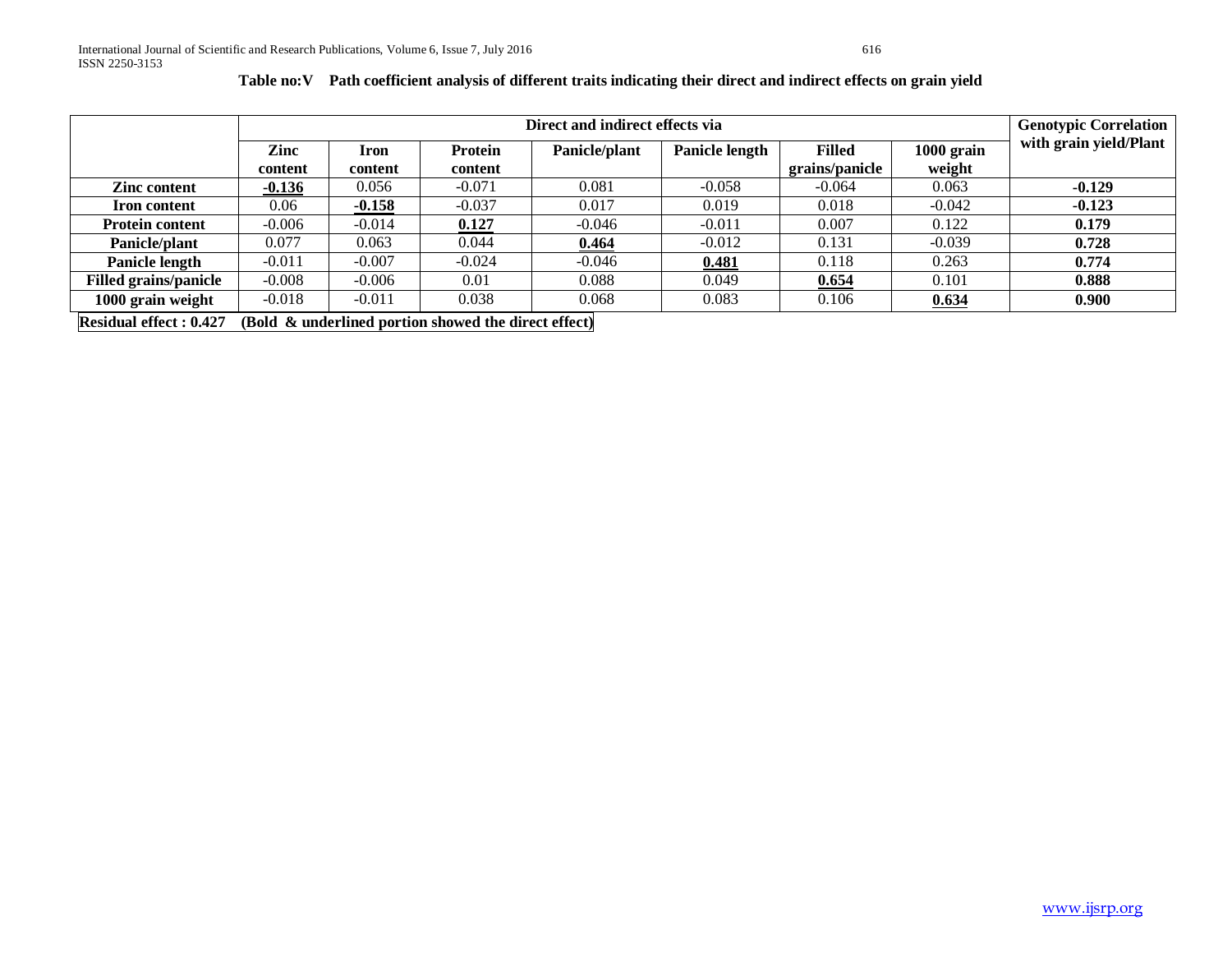### ACKNOWLEDGEMENT

 The authors are grateful to, INSPIRE , Department of Science and Technology for providing financial support during this research programme.

#### **REFERENCES**

- [1] Babu, V. R., Shreya, K., Dangi, K. S., Usharani, G. and Nagesh, P. 2012. Genetic variability studies for qualitative and quantitative traits in popular rice (Oryza sativa L.) hybrids of India. International Journal of Scientific and Research Publication. 2(6): 1-5.
- [2] Bouis, H. E., Chassy, B. M., & Ochanda, J. O. (2003). 2. Genetically modified food crops and their contribution to human nutrition and food quality. Trends in Food Science & Technology, 14(5), 191-209.
- [3] Brotanek, J. M., Halterman, J. S., Auinger, P., Flores, G., & Weitzman, M. (2005). Iron deficiency, prolonged bottle-feeding, and racial/ethnic disparities in young children. Archives of pediatrics & adolescent medicine, 159(11), 1038-1042.
- [4] Cheng, C. J., Lan, C. J., Ping, S. A., Qiang, J. Z., & Zhi, H. L. (2009). Difference of Iron Contents in Rice Landraces. J. Plant Genet. Resources,10, 22-27.
- [5] Fao 2009
- [6] Johnson, H. W., Robinson, H. F., & Comstock, R. E. (1955). Genotypic and phenotypic correlations in soybeans and their implications in selection.Agronomy journal, 47(10), 477-483.
- [7] Kjeldahl, Johan Z. "A new method for the determination of nitrogen in organic bodies." Analytical Chemistry 22 (1883): 366.
- [8] L JeomHo. L KyuSeong. H HungGoo. Y ChangIhn. L SangBok. C YoungHwan. J OYoung. and P Virk. Korean Journal of Breeding Science. (2008). 40(2): 101- 105.
- [9] Lindsay, W. L., & Norvell, W. A. (1978). Development of a DTPA soil test for zinc, iron, manganese, and copper. Soil science society of America journal,42(3), 421-428.
- [10] Nagesh, R. V., Usharani, G., & Reddy, T. D. (2012). Grain iron and zinc association studies in rice (Oryza sativa L.) F1progenies. Arch. Appl. Sci. Res, 4(1), 696- 702
- [11] Stangoulis, J. C. R., Huynh, B. L., Welch, R. M., Choi, E. Y., and Graham, R. D. (2007). Quantitative trait loci for phytate in rice grain and their relationship with grain micronutrient content. Euphytica 154, 289–294.
- [12] Stevens, G. A., Finucane, M. M., De-Regil, L. M., Paciorek, C. J., Flaxman, S. R., Branca, F., ... & Nutrition Impact Model Study Group. (2013). Global, regional, and national trends in haemoglobin concentration and prevalence of total and severe anaemia in children and pregnant and non-pregnant women for 1995–2011: a systematic analysis of population-representative data. The Lancet Global Health, 1(1), e16-e25.
- [13] Trijatmiko, K. R., Dueñas, C., Tsakirpaloglou, N., Torrizo, L., Arines, F. M., Adeva, C., ... & Rey, J. (2016). Biofortified indica rice attains iron and zinc nutrition dietary targets in the field. Scientific reports, 6.

### **AUTHORS**

**First Author** – Baishali Dutta Chowdhury, Pursuing Ph.D at Department of Genetics and Plant Breeding, Institute of Agricultural Science, University of Calcutta, 51/2, Hazra Road, Kolkata- 700 019. e-mail : baishali.008@gmail.com **Second Author** – Anirban Nath, Pursuing Ph.D at Department of Genetics and Plant Breeding, Institute of Agricultural Science, University of Calcutta, 51/2, Hazra Road, Kolkata- 700 019. e-mail: Anirbannathkol@gmail.com

**Third Author** –– Tapash Dasgupta, Professor, Institute of Agricultural Science, University of Calcutta, 51/2, Hazra Road, Kolkata-700 019.

**Correspondence Author** – Baishali Dutta Chowdhury, Pursuing Ph.D at Department of Genetics and Plant Breeding, Institute of Agricultural Science, University of Calcutta, 51/2, Hazra Road, Kolkata- 700 019. e-mail : [baishali.008@gmail.com](mailto:baishali.008@gmail.com) Contact no: 801766626/8296533369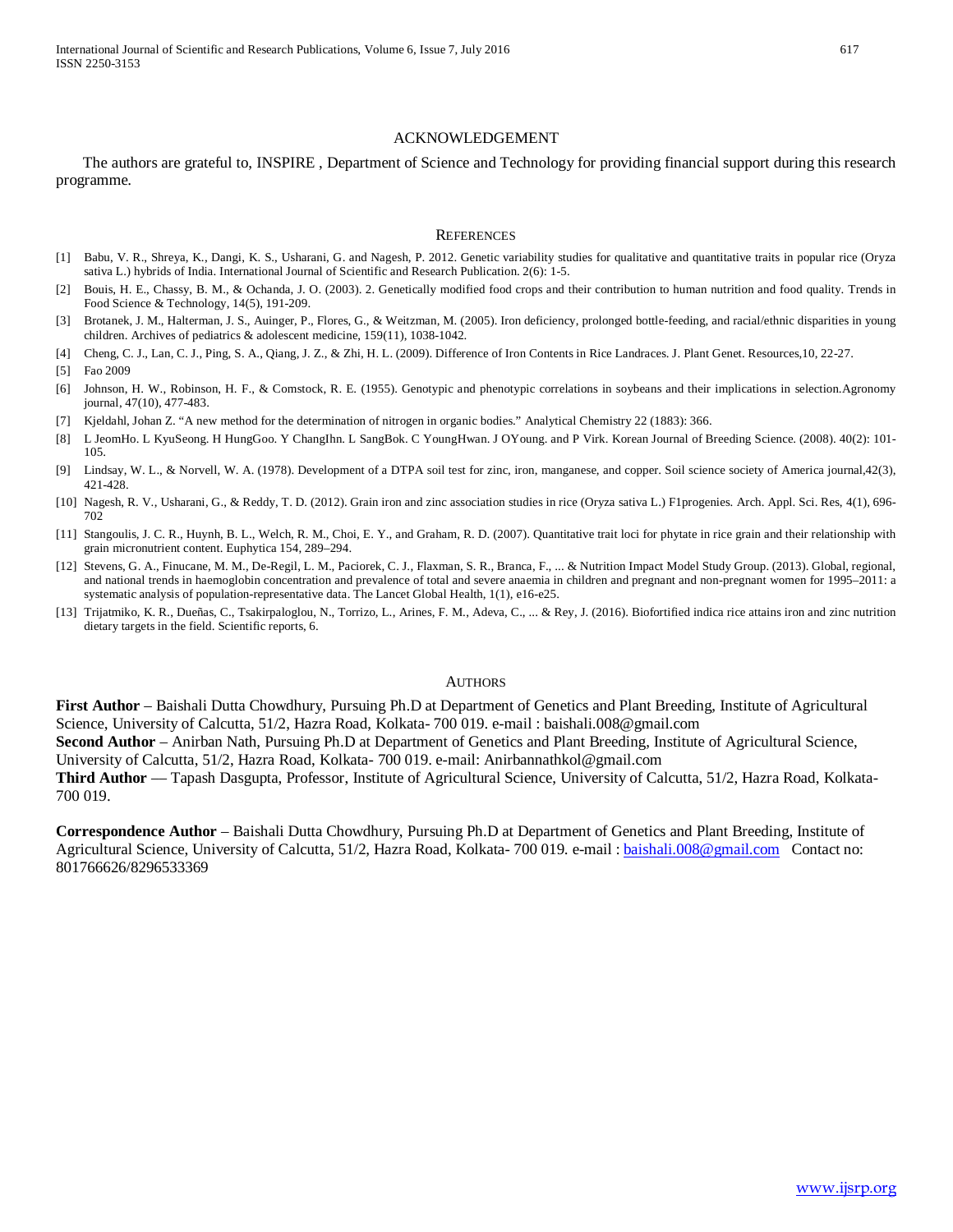International Journal of Scientific and Research Publications, Volume 6, Issue 7, July 2016 618 ISSN 2250-3153